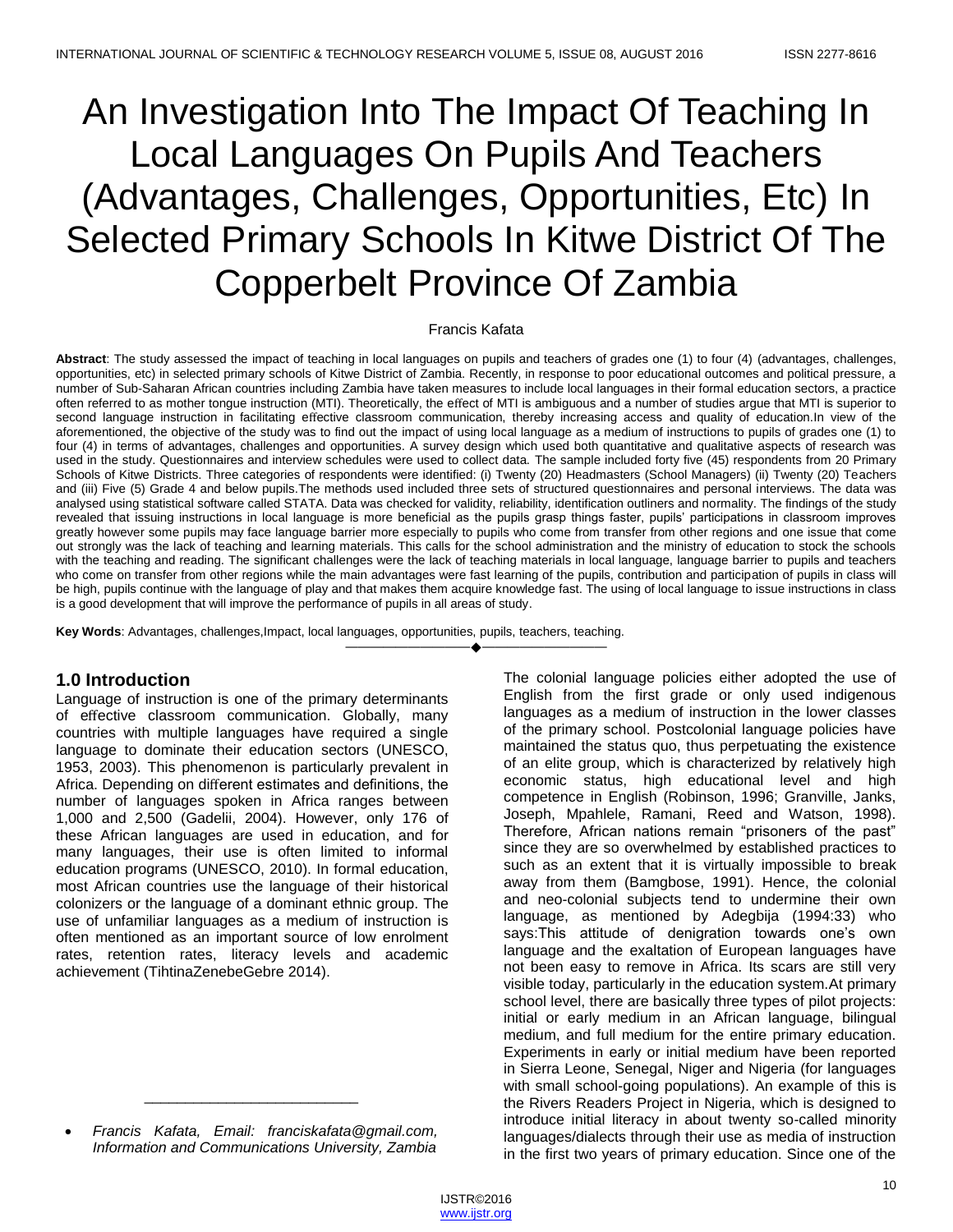main objections to mother tongue education is cost, one important lesson from the project is that costs can be minimized through the use of uniform formats and illustrations for primers as well as cheaper methods for producing reading materials. It is instructive that, in this project, 40 publications were produced in 15 languages/dialects between 1970 and 1972 at a cost of 20,000 US dollars. These publications include primers, readers, teachers' notes, orthography manuals and dictionaries. Another lesson is that by harnessing community interest and participation, an enabling environment is created for the project (LaxmanGhimire 1990) The notation employed for indicating type and level of language use in education is straightforward and easily understood. There is, however, the vagueness of medium of instruction when coupled with level of education. For example, several languages are marked as **1M**, meaning that they are used as medium of instruction in primary education. In actual fact, it is only in a few countries and in certain pilot projects that African languages are used for the entire duration of primary education. In most cases, they are only used as languages of learning and teaching from one to four years. The negative attitudes that impede the use of African languages for teaching and learning are shown to be unwarranted, particularly when it is demonstrated in practice that many African countries are either already using, or planning to use, them by embarking on experiments and pilot projects. One of the problems often decried in language educational policy is the dearth of information on what is going on in different countries (Ayo Bamgbose 1991). [Zambia](http://en.wikipedia.org/wiki/Zambia) is widely claimed to have over 72 languages, although many of these might be better regarded as sublanguages. All of Zambia's vernacular languages are members of the [Bantu family](http://en.wikipedia.org/wiki/Bantu_languages) and are closely related to one another, together with English, which is the national language and the major language of business and education. Seven vernacular languages have official status. Together these represent the major languages of each province: **Bemba** (Northern Province, Luapula, Muchinga and the Copperbelt), **Nyanja**(Eastern Province and Lusaka), **Lozi** (Western Province), **Tonga** (Southern Province), and **Kaonde**, **Luvale** and **Lunda** (Northwestern Province) (Ayo Bamgbose 1991).However, from 2000 census report, Zambia's most widely spoken languages are [Bemba](http://en.wikipedia.org/wiki/Bemba_language) (spoken by 52% of the population as either a first or second language), [Nyanja](http://en.wikipedia.org/wiki/Nyanja_language) (37%), [Tonga](http://en.wikipedia.org/wiki/Tonga_language_(Zambia)) (15%) and [Lozi](http://en.wikipedia.org/wiki/Lozi_language) (11%) (CSO 2000). A retrospective look at the use of African languages as languages of instruction in schools will show that much progress has been made over the years. From outright opposition or grudging acceptance, there is now a realization that, if education is to be meaningful for most of the African population and to have a value that goes beyond the school, there is no alternative to mother tongue education. Attitudes are changing and this is borne out by more pronouncements in favour of African language instruction, pilot projects with an African language medium, increased research and teaching of African languages as a subject in Universities and Colleges of Education, and emergence of associations of African language teachers. Areas in which further efforts need to be made include awareness campaigns (particularly among parents and guardians, who tend to consider language instruction in an imported European language as superior)

(Ayo Bamgbose 1991). A recent matter of interest is the introduction of the main Provincial Zambian languages as the vehicle for all primary school teaching until Grade 4.This was met with some resistance mainly in the urban and periurban areas where other Zambian languages are spoken at home and outside the home by sizable minorities whose mother tongue is not that of the majority in the Province. This research investigated the impact of teaching in local languages on pupils and teachers in terms of advantages, disadvantages, challenges, and opportunities in Kitwe District of Zambia. It is hoped that at the end of this study the partners in the education of the children in the District will understand the role the local language plays in the learning process of the pupils at primary school.

#### **1.2 Statement of the Problem**

In the globalized world, international languages such as English are generally valued higher than indigenous languages. The inclusion of indigenous languages in the school system is therefore a tricky and sensitive issue since English is associated with socio-economic and political upward mobility (Coleman 2010, 2011). As such, parents and other stakeholders would argue that what an African learner needs is an international language such as English, and not the so-called 'good-for-nothing' African languages. Such people would normally press for more English in the school curricula so that schools are able to produce learners who are able to face the globalised world from a point of linguistic strength and/or advantage. In addition, there is also a fear that mother tongue education would frustrate learners' efforts to gain competence in English. In addition, there is fear that the use of mother tongue education would lead to the lowering of standards in education. Such fears have been expressed in Botswana, Malawi and other African countries with respect to English and mother tongue education (Hamish McIlwraith 2013). For Zambia, linguistic diversity has presented a problem with regard to the selection of languages for official and educational use. It is estimated that Zambia has about 73 language groups which could be collapsed into 30–40 mutual intelligible linguistic families (Miti and Daka 2007: 2). This was one of the main factors that persuaded the government to adopt English as Zambia's official language; there was a fear that the choice of one language over another might promote ethno-linguistic rivalry and be a recipe for divisions across the country. It was therefore assumed that the use of a neutral, non-indigenous language as the official language would foster national unity hence English (Hamish McIlwraith 2013). It is against this background that the research was formulated to establish the impact of issuing instructions in local language to pupils with the main focus being advantages, challenges and opportunities.

#### **1.3 Significance of the study**

Many research studies have acknowledged the importance of teachers in ensuring high quality education for learners, regardless of the country (Carr- Hill, 1984; Riddell, 1998; Motala, 2001; O'Sullivan, 2020; VSO, 2002; UNESCO, 2005). In spite of this important fact, very little is known about Zambian teachers, especially first grade teachers of literacy and their competences in local language as a medium of instruction. This study is therefore designed to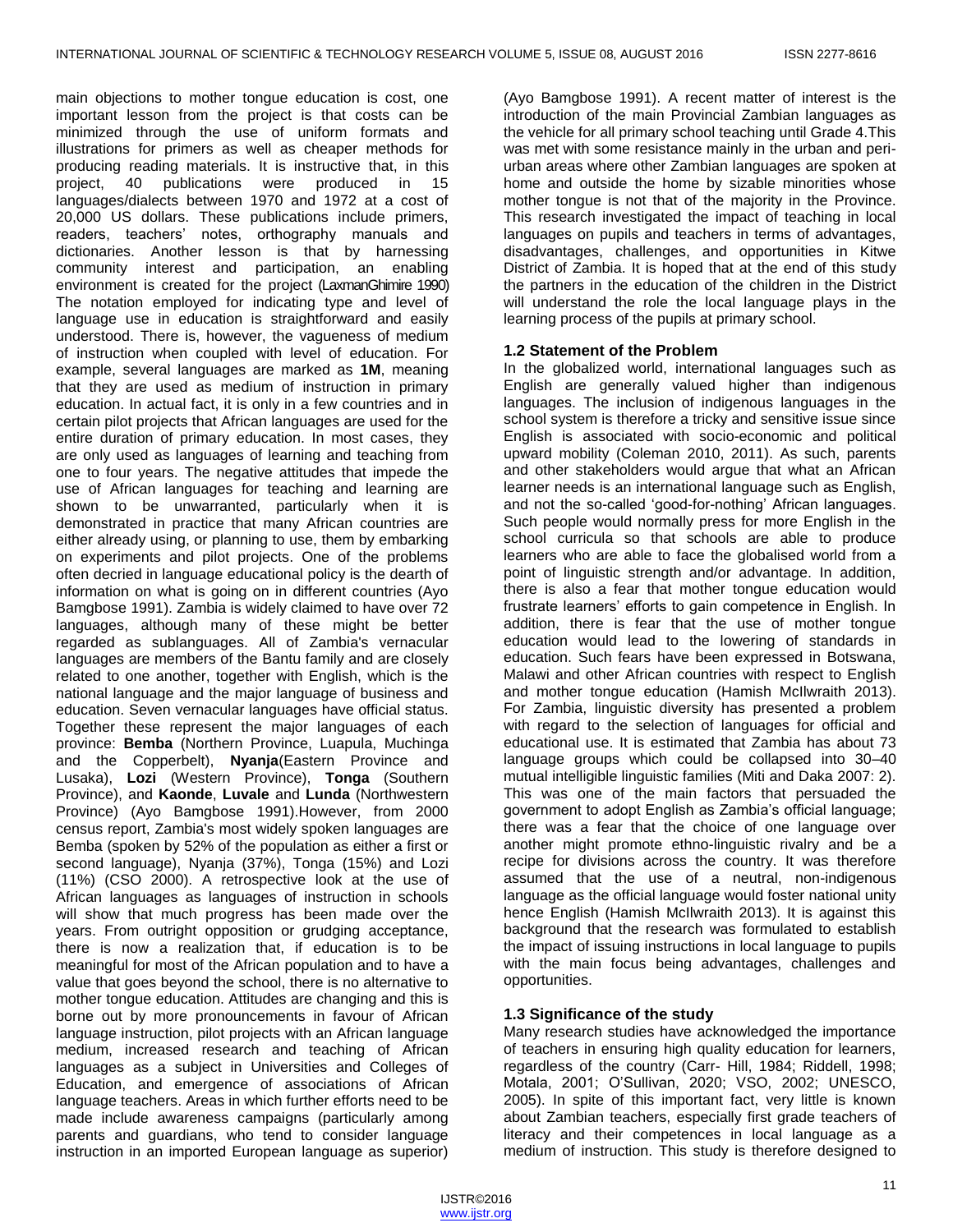contribute to this limited body of knowledge. It is hoped that the information generated in this study would contribute to current literature on factors that contribute to the use of local languages as medium of instruction. The study was important because the findings provided very important information that would be useful to school administrators, teachers, pupils, the Ministry of General education and the government at large. The findings would further help educators, policy makers and other stakeholders strengthen strategies and policies of transforming the education sector from using English to local languages as medium of instructions.

#### **Literature review**

## **2.0 Introduction**

## **2.1.1 Education for All**

Local languages are not only introduced into the educational system to increase their chances of survival; they are also introduced as the medium of instruction to help students succeed educationally. Article 26 of the Universal Declaration of Human Rights asserts that "everyone has a right to education" (United Nations 1948). But statistics in the 1980s were disappointing:

- More than 100 million children, including at least 60 million girls, have no access to primary schooling
- More than 960 million adults, two thirds of whom are women, are illiterate…
- More than 100 million children and countless adults fail to complete basic education programmes; millions more satisfy the attendance requirements but do not acquire essential knowledge and skills (UNESCO 1990).

Basic education, in many countries, especially the least developed ones, was suffering setbacks rather than making progress. In response, the World Declaration on Education for All and the Framework for Action to Meet Basic Learning Needs were adopted by the World Conference on Education for All, held in Jomtien, Thailand in 1990. Each country was to determine what actions would be necessary to turn the situation around. One of the issues to be reconsidered was which languages should be used in education. At a follow-up conference held in Dakar in 2000, the Dakar Framework for Action was drawn up. There were six goals to be achieved by 2015. Basically they related to universal primary education, gender equality and reducing adult illiteracy rates by 50%. Clearly, those who do not know a language that is already in use in education would be disadvantaged and vulnerable to continued discrimination. The second of the six stated goals was: ―Ensuring that by 2015 all children, particularly girls, children in difficult circumstances and those belonging to ethnic minorities, have access to and complete, free and compulsory primary education of good quality" (UNESCO 2001). Desiring to remedy this situation, several nations have changed their policy regarding the use of minority languages in education. For example, Papua New Guinea (PNG), with 820 living languages (Gordon 2005), abandoned its 'English only' policy. By 1995, more than one fourth of PNG's languages had three-year initial vernacular literacy programs in their elementary schools (Litteral 1999). It is instructive to note that Malaysia has recently

overturned its policy of teaching mathematics and science through English from primary one and has reverted to using Malay for the teaching of these subjects. The government's reasons for abandoning the policy of using English as a medium of instruction for mathematics and science in primary schools were twofold: first, many rural children were failing in these subjects, as their English proficiency simply was not high enough for them to be able to engage with cognitively complex subjects such as science and mathematics; second, there were not enough mathematics and science teachers who were proficient enough in English to be able to teach these subjects through English (Gill in press) (Hamish McIlwraith 2013).

#### **2.1.2 Research on Quality Education**

In 1996 government of Malawi announced an extension of the existing school language policy. In a letter that was circulated to all Regional Education Officers, District Education Officers and heads of other educational institutions, government stated that "... with immediate effect all standards 1, 2, 3 and 4 classes in our schools be taught in their own mother tongue or vernacular language as a medium of instruction.‖ According to a follow-up government press release on this new school language policy, vernacular language and **mother tongue** was defined as "language commonly spoken in the area where the school is located" (Ministry of Education: 1996). The reason that was given in this press release for making this extension to the school language policy was twofold. It was stated that this new language policy would give children an opportunity to participate fully in classroom discussions using a language that they are more familiar with than to struggle in a language that they are just learning (Henri G Chilora 2000). A separate study by the Zambian Ministry of Education under the auspices of the Southern African Consortium for Monitoring Educational Quality (SACMEQ) in 1995 (report published in October 1997) showed that only 25% of Grade 6 pupils could read at defined minimum levels and only 3% could read at defined desirable levels. It was evident that the first thirty years of English medium had been less than satisfactory. Teaching and learning in an alien language had meant that, for the vast majority, school was unrelated to real life. Rote learning was the only way to approach a situation where understanding was absent from school, with mindless repetition replacing problem solving and inventiveness. By 1995, there was a growing awareness within the Ministry of Education that reading and writing were better developed first in a language with which children were familiar.

- i) it follows the basic principle of working from the known to the unknown, i.e. learning first in a known language (L1) and later moving into the unknown (L2);
- ii) it enables pupils to express themselves in a meaningful way and therefore participate in their own learning processes;
- iii) it prevents cognitive overload in pupils, since they are concerned with only one thing at a time, that of learning to read and write in a familiar language instead of having to negotiate both the reading skill and the new language;
- iv) it reinforces pupils' self-esteem by validating their cultural identity.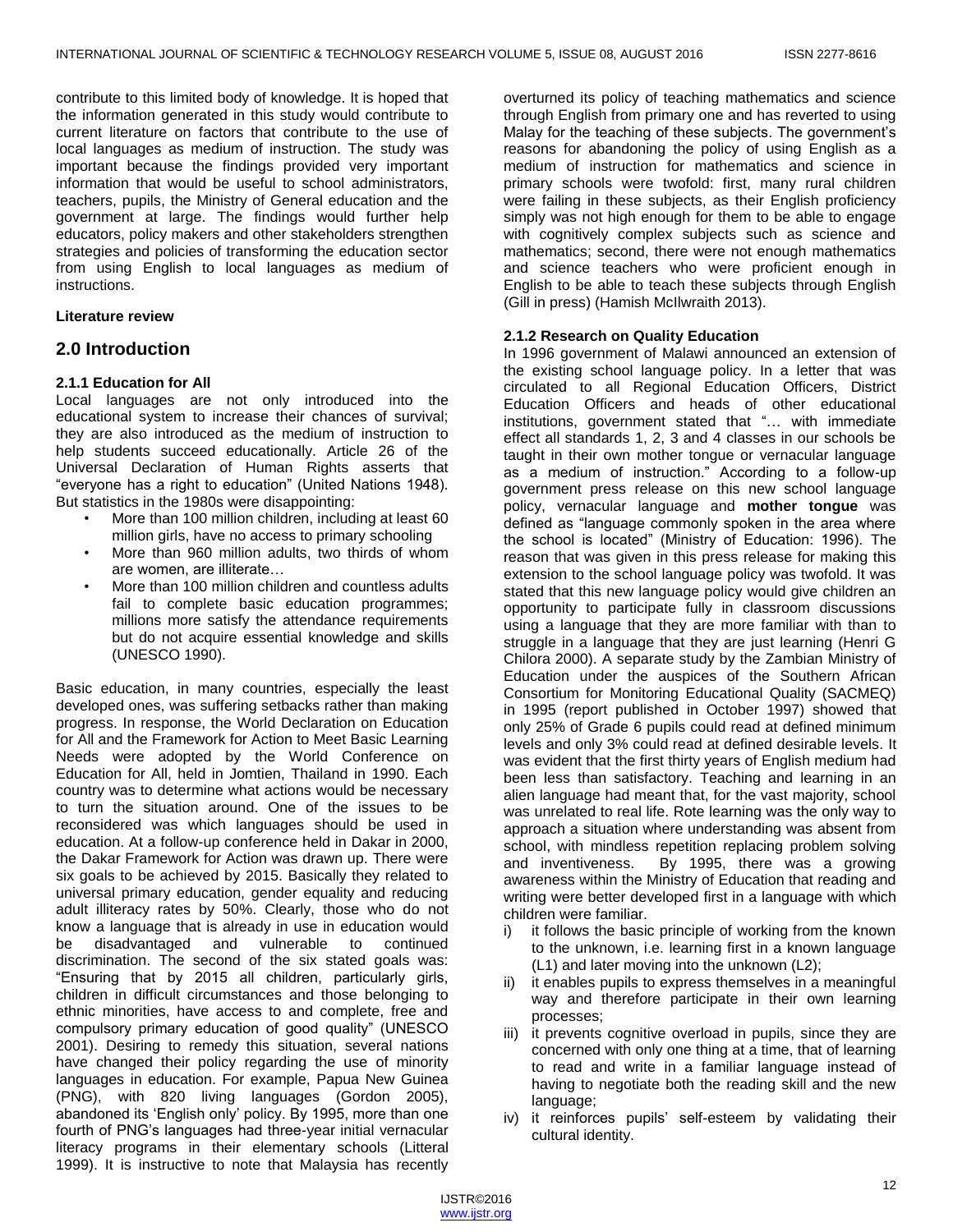The implementation of bilingual education is very complex. It not only requires materials and favorable policy, but also enthusiastic teachers and the approval of parents. And to risk stating the obvious: teachers need to know the language of their students. Unfortunately, teachers are often assigned without due consideration of their linguistic resources. Briggs (1985), in reporting on bilingual education programs in Peru and Bolivia, offers principles for successful bilingual education programs. High on her list were parental involvement and good teacher preparation, including some training in the basic linguistics of the official language and of the language of the students (Elke Karan 1996).

# **3.0 RESEARCH METHODOLOGY**

#### **3.1 The Research Design**

A descriptive cross-sectional survey was utilised because it provides an accurate portrayal or account of the characteristics, for example, behaviour, opinions, abilities, beliefs, and knowledge of a particular individual, situation or group. The research used a cross-sectional survey design adopting qualitative methodology to a smaller extent and quantitative method to obtain evidence to answer research questions. According to McMillan and Schumacher (1997:162), the design describes the procedures for conducting the study, including when, from whom, and under what conditions the data will be obtained.

#### **3.2 The Research Population**

The target population comprised of Headmasters (School Managers), Teachers and Grade 4 and below all from 20 selected Primary schools of Kitwe District in Copperbelt Province.

#### **3.3 Sample strategies**

The probability sampling called Simple Random Sampling (SRS) was used in the study, so that the selection of elementary units depended purely on chance and no personal bias was involved, (Sharma, 1983). White (2005) also stated that the probability random sampling technique ensures that every element in the sampling frame has an equal chance of being included in the sample. The sample of 20 primary schools was drawn from a total of 45 primary schools which were selected by the researcher in Kitwe District. The names of the primary schools were assigned a three digit number from 001 to 020 on the cards and these were mixed thoroughly, and then 20 cards were drawn one after the other which constituted the sample.

#### **3.4 Data Collection**

Secondary data for the research was obtained through the use of sources such as; the public documents, such as Educating our future, journals, past researches and the internet. Primary data was collected from the field using three sets of survey questionnaires. The three sets of questionnaires were administered to three categories of respondents in primary schools of Kitwe District: the Headmasters, teachers who teach grades 4 and below and the grade 4 and below learners.

#### **3.5 Research Instruments**

The data collection instruments used in this phase of the study was a set of three (3) survey questionnaires for the

respondents (Headmasters, Teachers and grade pupils) developed by the researcher. The research also carried out personal interviews informally as a way of collecting information for the research.

#### **3.6 Data Analysis**

Data that was collected was systematically entered on Microsoft data excel sheet and later analyzed using the statistical package (STATA) a software programme which interpreted the quantitative data into tables, frequencies and graphs while qualitative data was analyzed following the emerging themes and sub-themes which were objectively described analyzed and interpreted.

## **4.0 Findings and Discussion**

In order to establish whether the impact of issuing academic instructions in local language to pupils of grades one (1) to four (4) in terms of advantages, challenges and opportunities in primary schools respondents were asked to give their views of the matter and below are the views respondents.

*Table 4.1: Views held by Headmasters and Teachers on the advantages of pupils learning in local language*

| Easily understands the instructions due to the familiar language   |
|--------------------------------------------------------------------|
| Pupils understand better and faster than foreign language          |
| Because is the language of play which is easily understood         |
| Because pupils who know their local language will do better even   |
| when they use foreign language                                     |
| Pupils will easily understand the concepts                         |
| Pupils learn very fast                                             |
| Pupils are able to grasp and understand the concepts easily        |
| Pupils are able to relate what they learn in Bemba to English      |
| Pupils are able to understand better                               |
| Some pupils can only understand better in the local language       |
| Learners learn better in the language spoken at home               |
| Pupils will be able to read by the end of grade 1                  |
| Slow learners would be able to understand the concepts and be part |
| of the learning exercise                                           |

*Source: Field data 2016*

#### **4.2 Views held by Head Masters and Teachers on the challenges of teaching in local language to teachers**

*Table 4.2 Views held by Headmasters and Teachers on the challenges of teaching in local language to teachers*

| Some words are difficult to know their meaning in local language                  |
|-----------------------------------------------------------------------------------|
| lack of teaching materials                                                        |
| Some teachers may not be familiar with the local language                         |
| Explanation of some terms in local language is difficult                          |
| Certain instructions and lessons cannot be taught in local language               |
| Some terminology may be difficult to explain to pupils such those from<br>science |
| Teachers who come on transfer from other regions my face language<br>barrier      |
| Some words are difficult to translate in Bemba                                    |
| Some concepts cannot be easily translated in local language                       |
| Some words may be wrongly spelled due to language barrier                         |
| Some parents think that English is better than local language                     |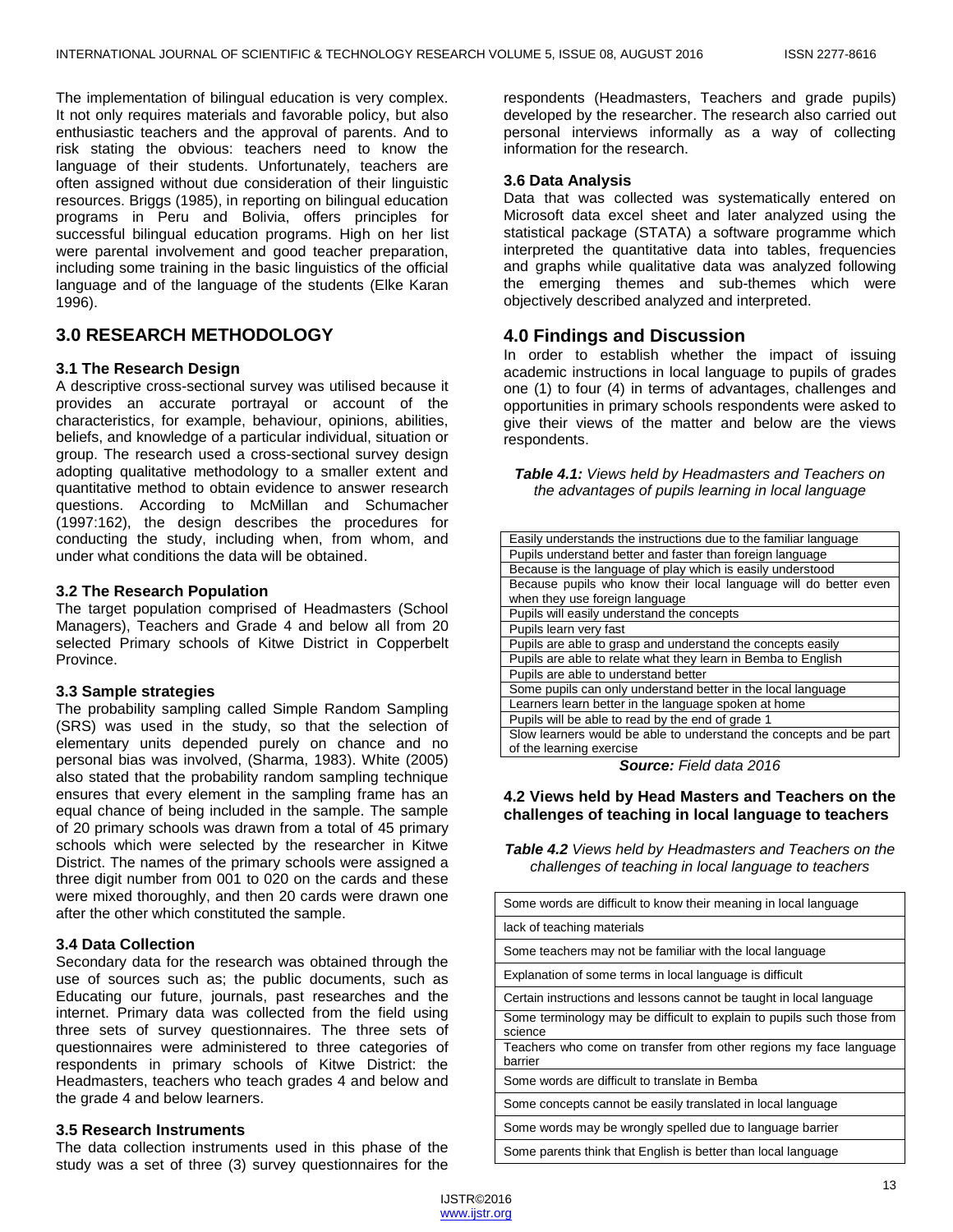Planning for teachers is a challenge as the books are written in English

A lot of Bemba will make teachers forget English grammar

*Source: Field data 2016*

#### **4.3 Views held by Head Masters and Teachers on the challenges to the pupils of learning in local language**

*Table 4.3: Views held by Headmasters and Teachers on the challenges of learning in local language to pupils*

| Some pupils may not be familiar with the local language                                                                  |
|--------------------------------------------------------------------------------------------------------------------------|
| Pupils who come on transfer from other provinces face commination                                                        |
| challenges                                                                                                               |
| Lack of reading materials for pupils                                                                                     |
| It may be difficult to break through in English, hence it take time for<br>learners to learn English                     |
| If the teacher is not conversant with the language then pupils will lose<br>out academically                             |
| Some pupils may face pronunciation challenges of some words in<br>English                                                |
| Pupils may not learn English faster                                                                                      |
| Adjusting to English is not always easy when they cross from grade 4<br>to grade 5                                       |
| Pupils who come from private schools my face challenges as they are<br>taught in English                                 |
| Learners who have had the exposure of English at an early stage i.e.<br>pre-school in the private school have challenges |
| Reading becomes a challenge to some pupils due to the challenge with<br>the language                                     |
| Local languages are not internationally recognised, so are not very<br>beneficial to some extent                         |
| <b>Source:</b> Field data 2016                                                                                           |

*Table 4.4: Views held by the Headmasters and Teachers on the opportunities of learning in local language to pupils*

| Fast learning and good interaction by pupils                                                                   |
|----------------------------------------------------------------------------------------------------------------|
| Continuity with the first language                                                                             |
| Pupils learn fast and feel part of the learning activity                                                       |
| Explanation of some terminologies would be much easier                                                         |
| Pupils feel like part and parcel of the lessons                                                                |
| Learners are able to communicate and understand easily                                                         |
| Pupils will develop skills of analysing issues broadly                                                         |
| They do not forget easily what they learn                                                                      |
| No communication barrier between the pupils and the teacher                                                    |
| Most parents think English is better than local language, therefore, they<br>do not use local language at home |

*Source: Field data 2016*

The advantages of issuing instructions in local language as suggested by the respondents were that pupils learn better and faster in their mother tongue than in a foreign language. They as well believed that pupils participate fully in class and contribute to the learning activity effectively. Even the pupils themselves believed that the local language can help them improve their academic performance as the fully understand the materials taught to them by the teachers. Some of the advantages included; good communication between teachers and pupils due to the language, learners will be learning from known to unknown, pupils able to understand a given instruction faster, Pupils have a sense of belonging since it is their language that is

being used, Reading becomes easier because they read English easily in their language and they also believed that pupils can easily remember what they learn in class. On the hand most of the respondents had a view that the teaching materials were no readily available in local language which was very difficult to teach in local language. They believed that teachers have to translate the teaching materials from English to local language which was a big task and time consuming to most of the teachers and they observed that translation of these teaching materials posed a great challenge as some words were difficult to translate into the local language. They also believed that some teachers were not familiar with the local language hence teaching was very difficult to such teachers due to language barrier. Some of the views held by Head Masters and Teachers were that teachers from other Provinces who come on transfer would be unable to teach well due to language barrier and that also applies to pupils who come on transfer from other regions. Some pupils may not be familiar with the local language used to issue instructions at school because they may have been using a different language at home. The other major challenges were lack of reading materials in local language to pupils, the local languages are not recognised internationally hence may be received by most of the parents with mixed feelings, too much of local language to some teachers will make them be very poor in English grammar and pupils may face difficulties to change from local language to English. The district administration acknowledge the lack of teaching and reading materials which they attributed to be in short supply and they hoped that the Ministry would supply the district with enough materials. From the findings it was also reviewed that the views held by both Headmasters and teachers was in support of the use of local language to pupils as they believed that the language of play was continued from home to school that will allow the pupils to fit easily in their new environment. Use of a familiar language to teach beginning literacy facilitates an understanding of sound-symbol or meaning-symbol correspondence. Learning to read is most efficient when students know the language and can employ psycholinguistic guessing strategies; likewise, students can communicate through writing as soon as they understand the rules of the orthographic (or other written) system of their language (Carol Benson 2005). They also had a view that pupils find the school environment friendly as they are able to express their feelings freely and interact with everyone.

# **RECOMMENDATIONS AND CONCLUSSION**

#### **6.0 Introduction**

This chapter presents the conclusions and recommendations of the study. The study sought to investigate the impact of teaching in local language to pupils and teachers (opportunities, challenges, and advantages) in Kitwe district of the Copperbelt Province. The research has highlighted a good number of the findings. However it was not an easy task as each and every respondent had his or her own view on the subject matter. Never the less most of the respondents believe that it was a good move to take in order to improve and add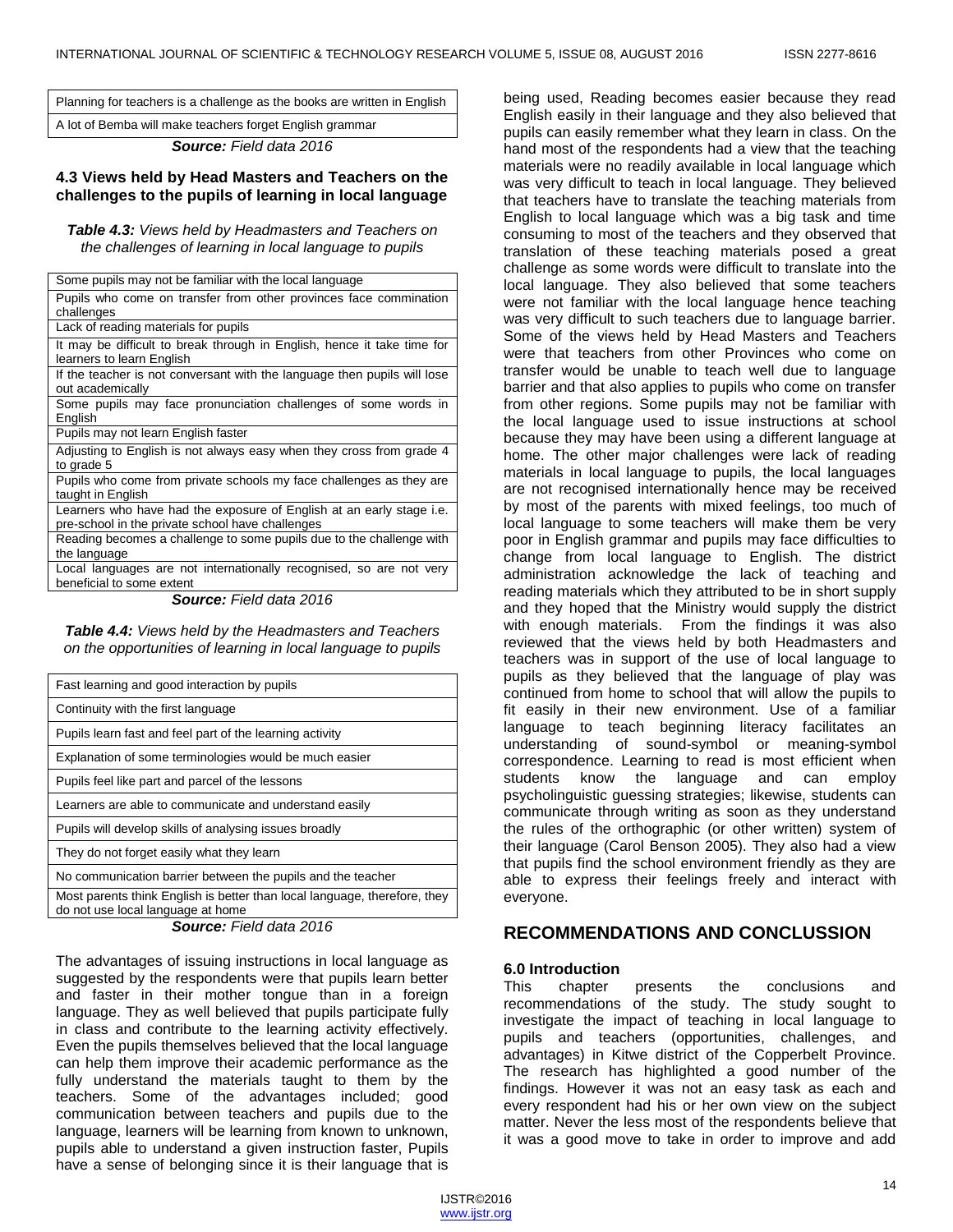value to the education in Zambia as they know that the use of local language will in hence pupils' understanding.

#### **6.1 Recommendation**

Further research needs to be carried out on a larger population and sample size to increase the generalizability of the findings. Though there are a large number of studies on use of local language to issue instructions in class a research should be carried out on nationwide.It will be very important that the in-service training is provided to the teachers for them to fully understand and appreciate what they are supposed to do and also the college training must as well incorporate the local languages. Teaching and learning materials should be delivered to schools on time and the Standards Officers should be touring the schools regularly to check on the progress and requirements.

## **References**

- [1] Adama Ouane and Christine Glanz (2011). Optimising Learning, Education and Publishing in Africa: The Language Factor A Review and Analysis of Theory and Practice in Mother-Tongue and Bilingual Education in sub-Saharan Africa. UNESCO Institute for Lifelong Learning (UIL) and Association for the Development of Education in Africa (ADEA). Feldbrunnenstrasse Hamburg, Germany, Tunis Belvédère, Tunisia.
- [2] Adegbija, E. (1994) Language Attitudes in Sub Saharan Africa. A Sociolinguistic Overview. Bristol, Longdunn Press.
- [3] Bamgbose, A. (1991). Language and the Nation. Edinburgh: Edinburgh University Press.
- [4] Bamgbose, A. (2000). Language and exclusion: The consequences of language policies in Africa. Hamburg: LIT.
- [5] Carr-Hill, R. (1984). Primary education in Tanzania: A review of the research. Stockholm: Swedish International Development Authority.
- [6] ChongoMusondaMwila (2009). Language and Literacy in Multilingual Communities: An Investigation into the ‗National Breakthrough to Literacy Initiative' in Zambia. University of Bath, Department of Education.
- [7] Coleman, J. S.; Campbell, E. Q.; Hobson, C. J.; McPartland, J.; Mood, A. M.; Weinfield, F. D.; York, R. L. 1966. Equality of Educational Opportunity. Washington, DC, United States Government Printing Office.
- [8] Educating Our Future, National Policy on Education, Ministry of Education May, 1996.
- [9] Elke Karan (2006). Writing System Development and Reform: A Process. University of North Dakota.
- [10] GamuchiraiTsitsiNdamba. Mother Tongue Usage in Learning: An Examination of Language Preferences in Zimbabwe**.** Great Zimbabwe University.
- [11] Granville, S.; Janks, H.; Joseph, M.; Mpahlele, M.; Ramani, E.; Reed, Y. and Watson, P.(1998) English without guilt: A position paper on language in Education policy for South Africa. In Language in Education.
- [12] Hamish McIlwraith (2013). Multilingual Education in Africa: Lessons from the Juba Language-in- Education Conference.London :British Council.
- [13] Henri G Chilora (2000). School Language Policy, Research and Practice in Malawi. Texas. Society (CIES) 2000 Conference San Antonio, USA.
- [14] Jacqueline Jere-Folotiya (2014). Influence Of Grade one Zambian Teachers And GraphoGame On Initial Literacy Acquisition: Lusaka District. University of Jyväskylä. Finland.
- [15] Kothari C. R. (2004). Research Methodology: Methods and Techniques. New Delhi. New Age International (p) Limited, Publishers.
- [16] Lambert, W. E. (1977). The effects of bilingualism on the individual: Cognitive and Sociocultural Consequences. In Hornby, P. A. Bilingualism. Psychological, Social and Educational Implications. New York, Academic Press.
- [17] LaxmanGhimire. Mother tongue instruction and the heritage languages of Nepal. Tribhuvan University Kathmandu. Nepal.
- [18] Litteral, R. 2004. Vernacular Education in Papua New Guinea. Background paper for EFA Global Monitoring Report 2005.
- [19] Mathias ShimangaChuunga (2013). Teachers' Practices in the Teaching of Reading and Writing towards supporting learners with reading difficulties at Lower Primary: A Case Study of teachers for fourthgraders in Monze District-Zambia. University of OSLO. Department of Special Needs Education.
- [20] Ministry of Education (1977). The Orthography of Zambian Languages. Lusaka, NECZAM.
- [21] Miti M. (1995). The Problem of establishing initial literacy in an L2: The case of Zambia. Education for Africa. 1(1) p3.
- [22] MOE (2002). Learning Achievements at the Middle Basic Level: Report on Zambia National Assessment Project, Lusaka.
- [23] MOE (2002) .Literacy and Language Education. Module2. Lusaka: Longman Zambia.
- [24] MubangaKashoki E.(1978). Harmonisation of African Languages: Standardisation of Orthography in Zambia. Paris.
- [25] Nekeman, Marriet. (2005). Bilingual Education and the Use of Local Languages in Ethiopia, Uganda, and